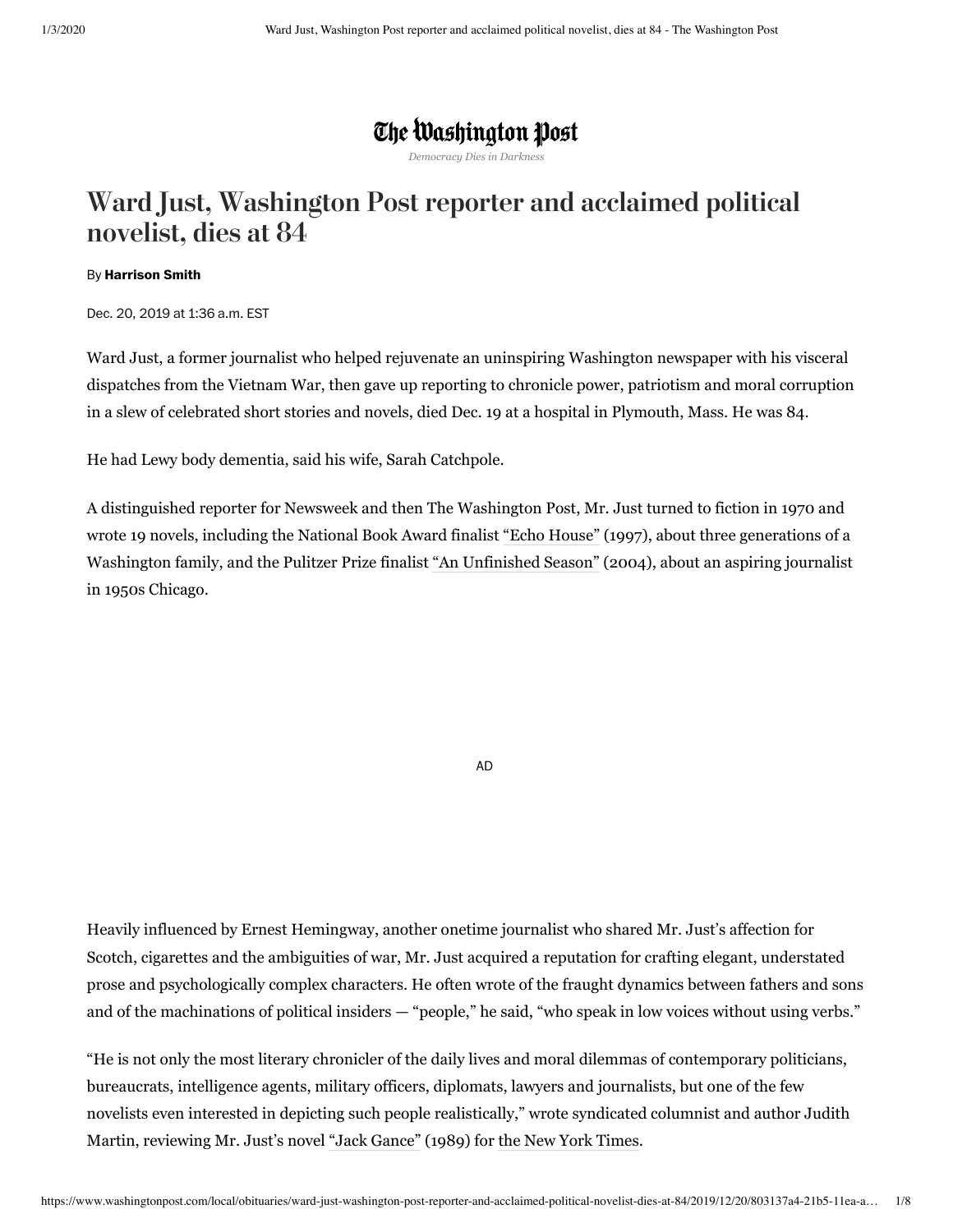Mr. Just seemed to have a long career in journalism ahead of him when he gave it up to write novels. The son and grandson of Midwestern newspaper publishers, he joined The Post in 1965 as one of the first hires made by [Ben Bradlee](https://www.washingtonpost.com/national/ben-bradlee-legendary-washington-post-editor-dies-at-93/2014/10/21/3e4cc1fc-c59c-11df-8dce-7a7dc354d1b1_story.html?tid=lk_inline_manual_8), his former boss at Newsweek's Washington bureau. At the time, the paper was generally regarded as a home for dull, stodgy writing and reporting that rarely commanded a national audience.

AD

Its coverage of Vietnam in particular was far outpaced by competitors such as the New York Times and Associated Press. Mr. Just, seeking a change of pace after separating from his first wife, helped close that gap soon after arriving in Saigon in December 1965. He remained for 18 months, aside from a brief return home to recuperate from a grenade blast that left shrapnel lodged in his back.

"Perhaps no reporter working for a major daily paper wrote as well from Vietnam or with as much subtlety and grace as he did," fellow Vietnam correspondent David Halberstam wrote in his book "The Powers That Be." "His were stories of men at war, and they were wonderful, in the best sense timeless."

Mr. Just, he added, "took exceptional risks in combat" and initially focused on the bravery of ordinary soldiers above broader issues of politics and strategy.

AD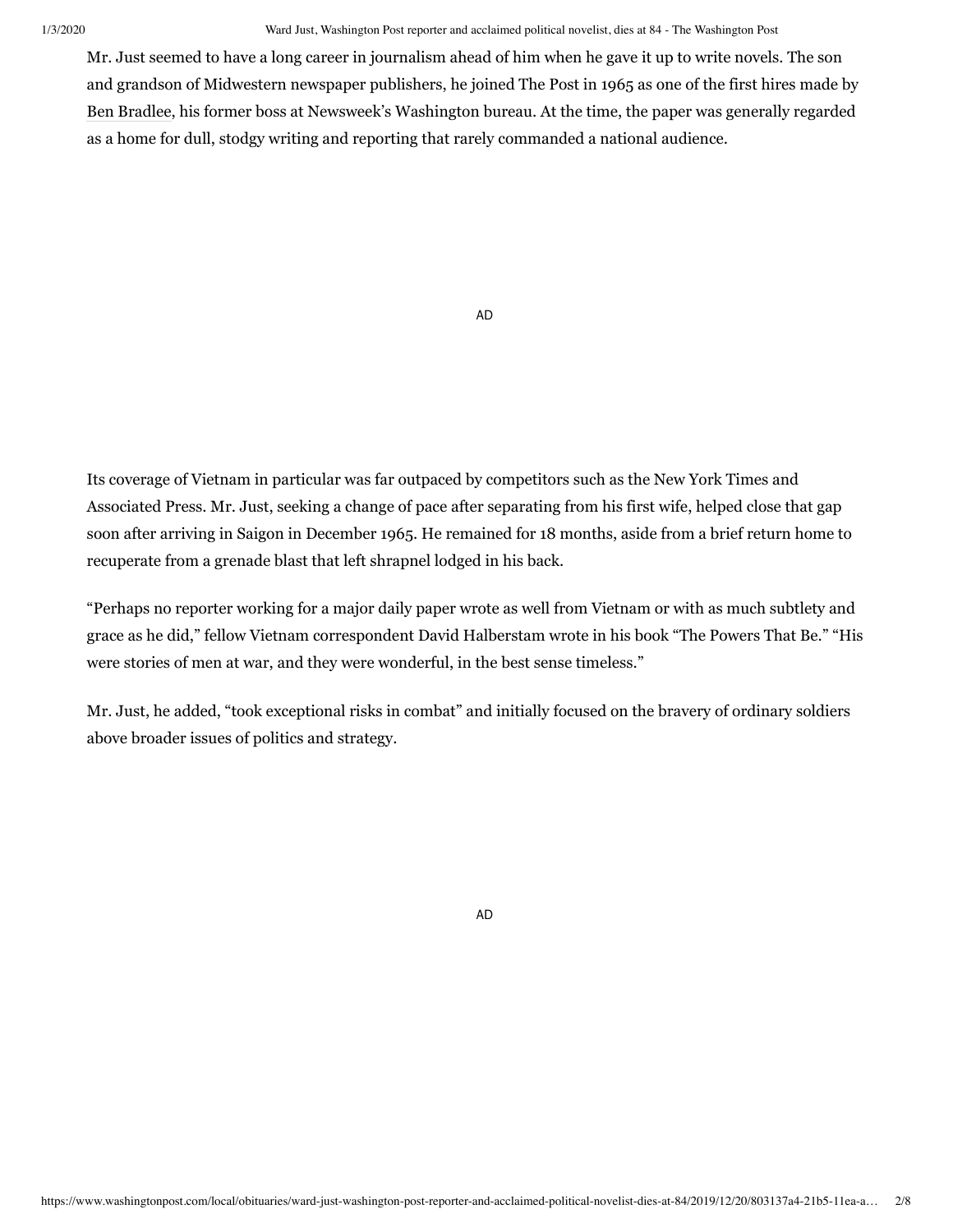He "found drama everywhere he looked — the drama that turned details into truth and isolated events into history," Bradlee wrote in his memoir, "A Good Life." "Sometimes Just would get a single quote that would tell an entire story. We spread one of those quotes, from a frightened GI surrounded by his enemies, eight columns over the top of the front page: 'Ain't Nobody Here but Charlie Cong,' as in Viet Cong."

Mr. Just grew increasingly critical of the war after June 1966, when he was wounded while accompanying a reconnaissance unit that was ambushed near Dak To. He had been handed a .45-caliber pistol that he didn't know how to use when a grenade landed a few feet away, knocking him off his feet. When U.S. helicopters arrived two hours later, Mr. Just and 18 other wounded soldiers were lifted into the air by cable, amid continued gunfire from the North Vietnamese.

"You heard the bullets as you were rising and your body went stiff and you pulled out all the plugs," [he wrote in](https://www.pbs.org/weta/reportingamericaatwar/reporters/just/reconnaissance.html) his book ["To What End: Report From Vietnam" \(1968\).](https://www.amazon.com/What-End-Ward-Just-ebook/dp/B002C74N66/ref=tmm_kin_swatch_0?_encoding=UTF8&qid=&sr=) "You gripped the T-bar and made a number of very difficult promises if God got you safely into the helicopter. But when you got there, you said instinctively, I made it. And over and over again, Jesus Christ."

AD

After his tour ended in May 1967, Mr. Just wrote a scathing Post essay about the conflict, challenging the Johnson administration's rosy assessments of its progress. "This war is not being won, and by any reasonable estimate, it is not going to be won in the foreseeable future," he began. "It may be unwinnable."

Mr. Just covered the 1968 presidential election and became an editorial writer, but he found that life in a newsroom paled in comparison to his work overseas. He took a leave of absence to write his first novel, "A [Soldier of the Revolution" \(1970\), involving guerrillas in South America, and was said to have stunned Bra](https://www.amazon.com/gp/product/B001W6Q76C?ie=UTF8&tag=slatmaga-20&camp=1789&linkCode=xm2&creativeASIN=B001W6Q76C)dlee when he chose fiction over reporting.

In its strict reliance on the facts, Mr. Just said, journalism was limited in what it could reveal about the world or human nature. He chronicled the Vietnam era in novels such as ["Stringer"](https://www.amazon.com/gp/product/0915308614?ie=UTF8&tag=slatmaga-20&camp=1789&linkCode=xm2&creativeASIN=0915308614) (1974) and ["In the City of Fear"](https://www.amazon.com/gp/product/0393307220?ie=UTF8&tag=slatmaga-20&camp=1789&linkCode=xm2&creativeASIN=0393307220) (1982), and by the time he published "Jack Gance" — about the rise of a senator from Illinois — he was generally regarded as the finest "Washington novelist" since Allen Drury, who won the Pulitzer for his 1959 book "Advise and Consent."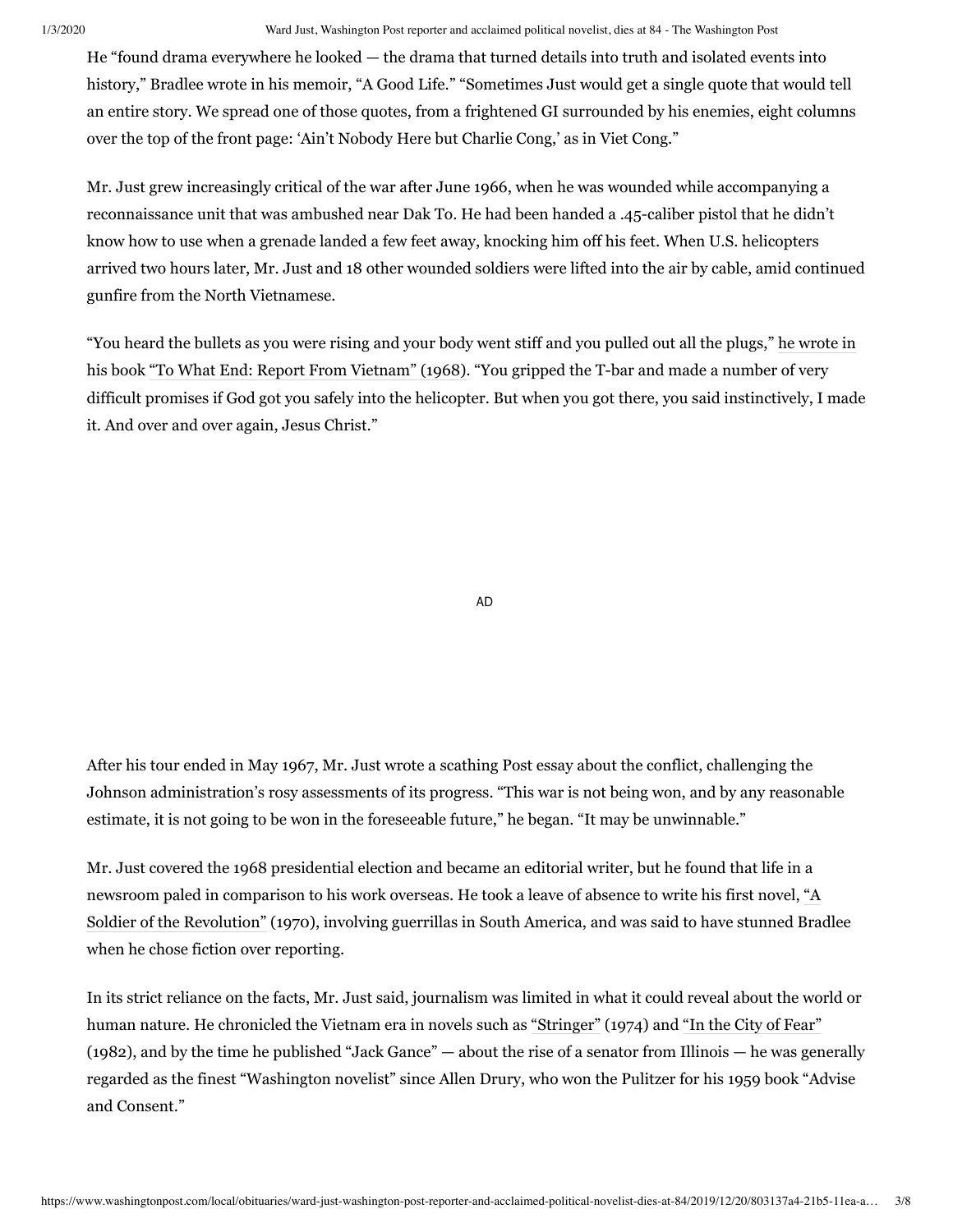AD

"He's the quintessential Washington reporter," author and former Post colleague Stanley Karnow told the Times [in 1997](https://archive.nytimes.com/www.nytimes.com/books/99/05/02/specials/just-distills.html), "except he's doing it through fiction."

Ward Swift Just was born in Michigan City, Ind., on Sept. 5, 1935, and grew up in the Chicago suburbs of Waukegan and Lake Forest, Ill. He said he struggled to make friends as a boy, throwing himself into books and eventually journalism. An early stint at his family's newspaper, the Waukegan News-Sun, ended when he was fired for wearing shorts in the office.

Mr. Just graduated from the Cranbrook boarding school in Bloomfield Hills, Mich., and studied at Trinity College in Hartford, Conn., before leaving in 1957 without a degree. He spent two years at the News-Sun before landing a job at Newsweek, where he covered conflicts in Cyprus and the Dominican Republic and worked in Washington under Bradlee.

AD

Mr. Just also worked for the Reporter news magazine before moving to The Post with Bradlee, who was hired in July 1965, as deputy managing editor, and soon rose to oversee the newsroom. He said he hired Mr. Just as part [of a plan to recruit "the best horseflesh around" — an ace reporting team that included K](https://www.washingtonpost.com/local/obituaries/david-broder-dies-pulitzer-winning-washington-post-political-columnist/2010/09/21/ABehbfP_page.html?tid=lk_inline_manual_30)[arnow](https://www.washingtonpost.com/local/obituaries/stanley-karnow-journalist-and-vietnam-historian-dies/2013/01/27/53cefb74-1c50-11e1-967a-d7f5eed205d7_story.html?tid=lk_inline_manual_30)[, David S.](https://www.washingtonpost.com/local/obituaries/david-broder-dies-pulitzer-winning-washington-post-political-columnist/2010/09/21/ABehbfP_page.html?tid=lk_inline_manual_30) Broder, [Richard Harwood,](https://www.washingtonpost.com/archive/local/2001/03/20/post-reporter-editor-ombudsman-richard-harwood-dies-at-age-75/668731c4-fefe-496f-baa4-1fd2039ede6f/?tid=lk_inline_manual_30) [Nicholas von Hoffman](https://www.washingtonpost.com/local/obituaries/nicholas-von-hoffman-post-reporter-and-columnist-with-a-literary-flair-dies-at-88/2018/02/01/2321ec46-0765-11e8-8777-2a059f168dd2_story.html?tid=lk_inline_manual_30) and [George C. Wilson](https://www.washingtonpost.com/local/obituaries/george-c-wilson-post-military-correspondent-dies-at-86/2014/02/12/d8167984-92a5-11e3-84e1-27626c5ef5fb_story.html?tid=lk_inline_manual_30).

As an editorial writer, Mr. Just was credited with penning one of The Post's most biting pieces of political commentary, an unsigned editorial on Maryland Gov. Spiro Agnew's selection as Richard M. Nixon's running mate in 1968. It was, he said, "perhaps the most eccentric political appointment since the Roman emperor Caligula named his horse a consul."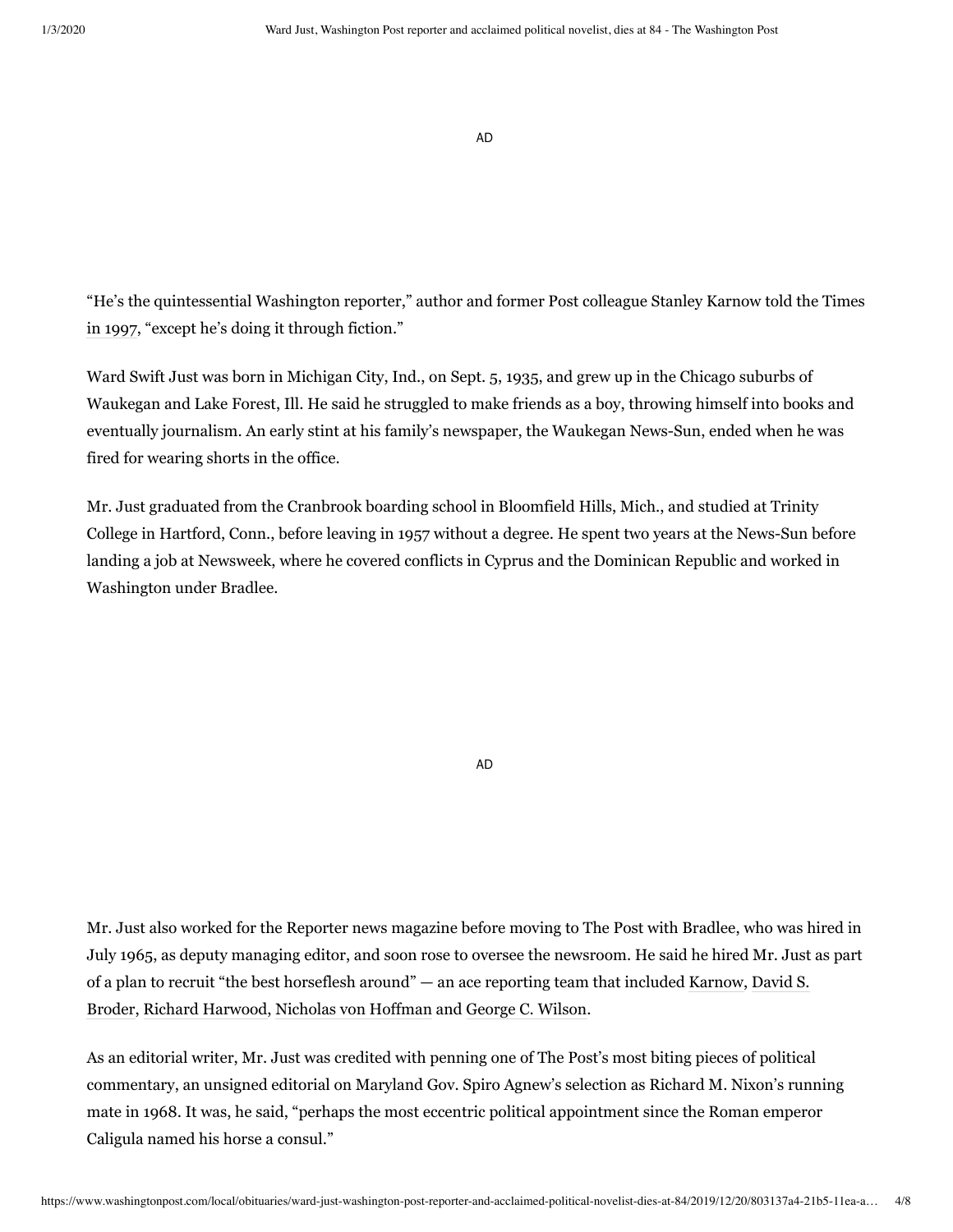Mr. Just won National Magazine Awards for his 1970 Atlantic article "Soldiers" (adapted from his Vietnam book ["Military Men,"](https://www.amazon.com/gp/product/0394436172?ie=UTF8&tag=slatmaga-20&camp=1789&linkCode=xm2&creativeASIN=0394436172) also published that year) and for his 1980 short story "A Guide to the Geography of Vermont."

AD

His novels included ["A Family Trust"](https://read.amazon.com/kp/embed?asin=B003PJ6UMA&preview=newtab&linkCode=kpe&ref_=cm_sw_r_kb_dp_tWP.DbWQAVT1R&tag=thewaspos09-20) (1978), which drew on his newspaper-family upbringing; ["Forgetfulness"](https://read.amazon.com/kp/embed?asin=B004SBN6UI&preview=newtab&linkCode=kpe&ref_=cm_sw_r_kb_dp_LWP.DbP6KGMRZ&tag=thewaspos09-20) (2006), set after the 9/11 terrorist attacks; ["Rodin's Debutante"](https://read.amazon.com/kp/embed?asin=B004M5HKI4&preview=newtab&linkCode=kpe&ref_=cm_sw_r_kb_dp_zXP.DbF6H5YJ7&tag=thewaspos09-20) (2011), about a Midwesterner's coming of age; [and the Vietnam diplomacy tale](https://www.washingtonpost.com/opinions/2014/04/04/9039eb52-b350-11e3-8cb6-284052554d74_story.html?_=ddid-3-1576788120&tid=lk_inline_manual_35) ["American Romantic"](https://read.amazon.com/kp/embed?asin=B00E78IFC6&preview=newtab&linkCode=kpe&ref_=cm_sw_r_kb_dp_YXP.DbMBRDPQ6&tag=thewaspos09-20) [\(2014\), which Post book critic Jonathan Yardley called](https://www.washingtonpost.com/opinions/2014/04/04/9039eb52-b350-11e3-8cb6-284052554d74_story.html?_=ddid-3-1576788120&tid=lk_inline_manual_35) perhaps "the best of them all . . . opening our eyes to things we don't know about worlds we think we know well and transporting us to worlds totally alien to us."

Mr. Just also featured German characters and settings in much of his work — he was the descendant of 19thcentury immigrants from Darmstadt — notably in ["The American Ambassador"](https://read.amazon.com/kp/embed?asin=B00IC9GSD4&preview=newtab&linkCode=kpe&ref_=cm_sw_r_kb_dp_JYP.DbDAZBFAH&tag=thewaspos09-20) (1987), about a U.S. diplomat whose son joins a West German terrorist group, and ["The Translator"](https://www.amazon.com/gp/product/0395571685?ie=UTF8&tag=slatmaga-20&camp=1789&linkCode=xm2&creativeASIN=0395571685) (1991), about a German expatriate living in Paris.

His marriages to Jean Ramsay and Anne Burling ended in divorce. In 1983, he married Catchpole, with whom he lived for many years on Martha's Vineyard and in Paris. In addition to his wife, survivors include two daughters from his first marriage, Jennifer Just of Woodbridge, Conn., and Julia Just of Brooklyn; a son from his second marriage, Ian Just of Arlington, Mass.; and six grandchildren.

AD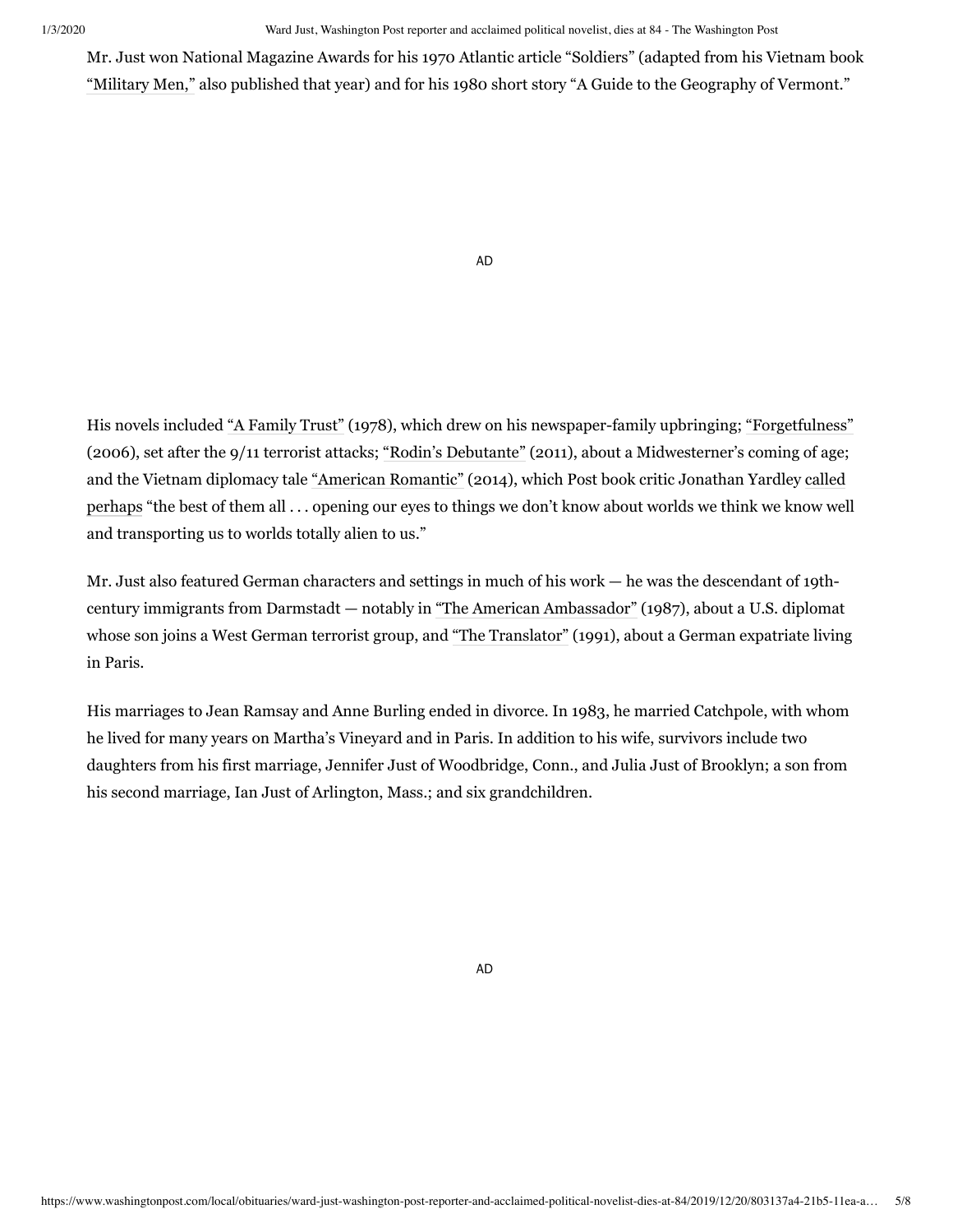Mr. Just dismissed suggestions that he might someday return to journalism, telling the Times [in 1999,](https://www.nytimes.com/1999/05/25/books/when-novel-reveals-itself-ward-just-reflects-delusions-people-nations.html) "Many of the things that make you a good journalist have to be discarded to make you a good writer. . . . In a novel, every fact is a rock thrown in the hull, and the boat sinks a bit."

Nevertheless, as a reporter, Mr. Just repeatedly found ways to assemble facts into stories and scenes that resembled works of literature. In his 1967 Vietnam War essay, he analyzed the dismal state of the conflict before relating, in the essay's final paragraphs, the death of a single soldier, 19-year-old Truman Schockley.

"Smoking a Lucky Strike and staring off into the mountains, Schockley died with a sniper's bullet through the heart and stopped breathing before the cigarette stopped burning," Mr. Just concluded. "The company commander sent a platoon into the underbrush to look for the sniper, but the sniper had left. Schockley was put in a green body bag and sent to Bongson for transport to Saigon and then home."

## Read more **[Washington Post obituaries](https://www.washingtonpost.com/local/obituaries/?tid=lk_inline_manual_44)**

[John Robbins, pioneer of a meningitis vaccine, dies at 86](https://www.washingtonpost.com/local/obituaries/john-robbins-pioneer-of-a-meningitis-vaccine-dies-at-86/2019/12/19/e55334c8-220c-11ea-86f3-3b5019d451db_story.html?tid=lk_inline_manual_45)

[William McFeely, author of Pulitzer-winning biography of U.S. Grant, dies at 89](https://www.washingtonpost.com/local/obituaries/john-robbins-pioneer-of-a-meningitis-vaccine-dies-at-86/2019/12/19/e55334c8-220c-11ea-86f3-3b5019d451db_story.html?tid=lk_inline_manual_46)

[Andrew Clements, author of best-selling children's book 'Frindle,' dies at 70](https://www.washingtonpost.com/local/obituaries/andrew-clements-author-of-best-selling-childrens-book-frindle-dies-at-70/2019/12/16/1c18f976-2018-11ea-a153-dce4b94e4249_story.html?tid=lk_inline_manual_47)